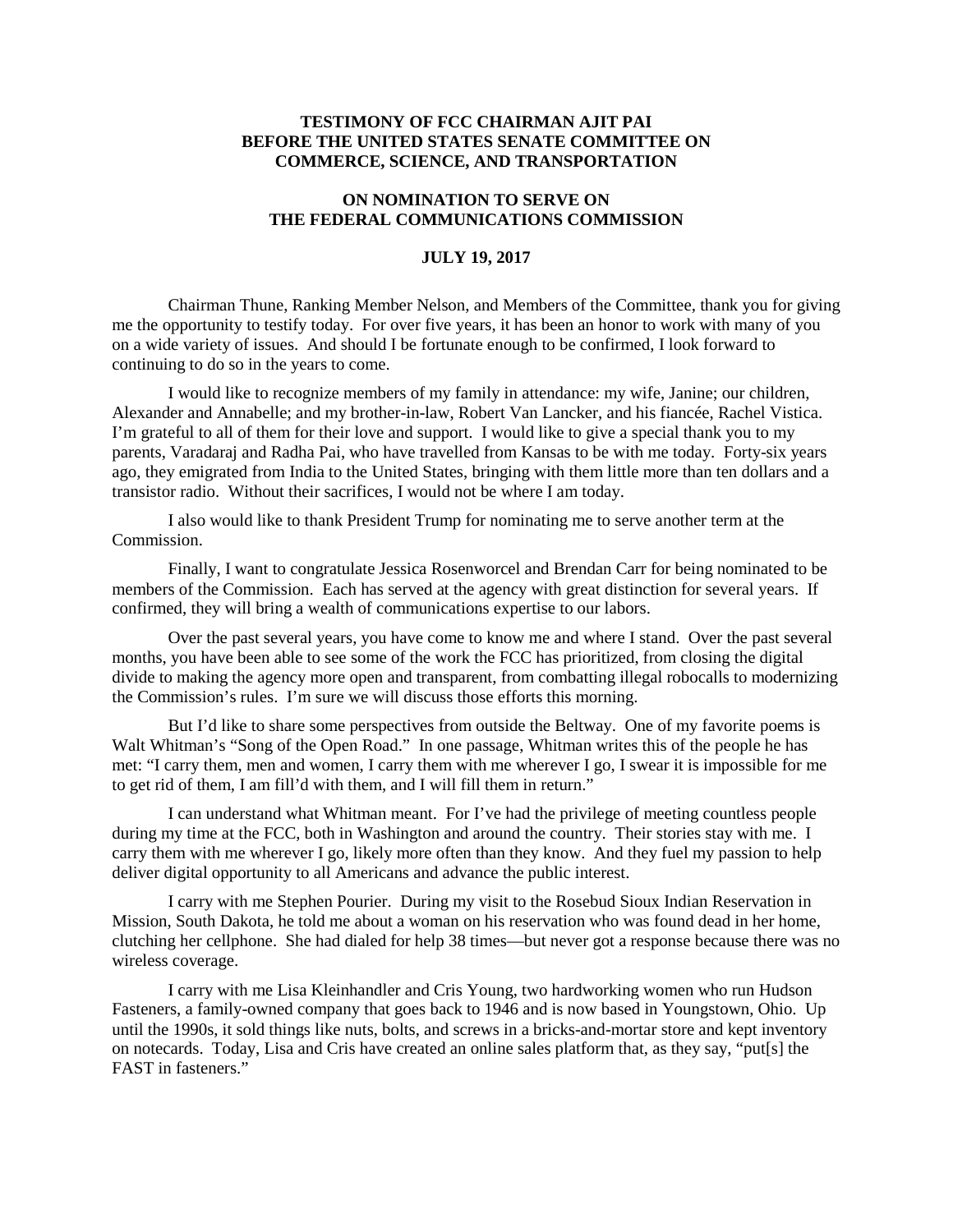I carry with me Eric Hott of Kirby, West Virginia. Eric runs a chocolate business that is held back by the lack of broadband, which makes it harder for Eric to keep in touch with customers who want to be informed online.

I carry with me Mike Roth of 2i Feeders. Mike runs a feedlot in Allen, Kansas that uses broadband-based technologies to monitor every cow's unique intake at all times. That way, he can assure particular, top-end buyers that his beef is of the highest quality.

I carry with me Chelsea Pickner, a talented fashion entrepreneur in Sioux Falls, South Dakota. A few years ago, Chelsea had the foresight to create an online presence for her company. Today, thanks to broadband, she now sells her stylish wares to customers around the country and abroad and is creating local jobs.

I carry with me Sanjit Biswas, an engineer who co-founded a Bay Area startup called Samsara. Samsara deploys sophisticated sensors that allow companies like Chobani and Cowgirl Creamery to monitor storage and distribution temperature and humidity in real-time, to save drivers from having to do paperwork, and to efficiently manage trucking fleets.

I carry with me Priya Narasimhan, a professor at Carnegie Mellon University. Several years ago, inspired by her inability to see the action at a Pittsburgh Penguins game, she founded YinzCam. The company creates apps for sports teams and venues and sets up beacons that deliver highly-localized information to fans. Its clients now include many NFL, NBA, NCAA, and NHL teams—including her beloved Penguins. (It was also gratifying to me as an Indian-American to hear her story; her family came to America via India and Zambia, and she is a great role model for Indian-Americans and women in STEM fields.)

I carry with me Gabe Hopper, who's working at a startup in Reno, Nevada called Ustyme. Ustyme enables users to pick an online book, video-call another user, and read the book interactively together—something that appeals to me as a father of two young children.

I carry with me Dr. Shazam Hussain of the Cleveland Clinic's mobile stroke unit. Dr. Hussain explained how a stroke patient's brain loses two million brain cells every minute and how connectivity has allowed the Clinic's stroke unit to cut the average time for assessment and stabilization of a patient by an incredible *38 minutes*.

I carry with me Dr. Rick Embrey, Chief Medical Officer at Augusta Health in Fishersville, Virginia. Dr. Embrey and his team showed me how emergency room doctors and nurses leverage connectivity and technology to assess patients before they arrive, and how they've developed a software tool for real-time patient monitoring that has cut mortality rates from sepsis by 34%.

I carry with me Javier Peña, who was teaching an eighth grade class at the San Fernando Institute for Applied Media in California. He asked his students to research the term "tessellation" on their iPads (using the school's Wi-Fi network), to describe what they saw, and then outline why they thought Islamic art and architecture used tessellation so extensively.

I carry with me the students and instructors at Iḷisaġvik College in Barrow, Alaska. In addition to sharing some muktuk (whale skin and blubber) with me, they shared how important Internet access and technology was for them to be able to learn and to preserve their Alaska Native heritage.

I carry with me Mike Bosch, Andy Newton, Travis Carter, and Marc Hudson. Respectively, they help run competitive fiber providers RG Fiber in Kansas, Southern Light along the Gulf Coast, US Internet in Minnesota, and Rocket Fiber in Detroit. I've seen for myself how they are building high-speed fiber networks in places as small as Baldwin City, Kansas and as large as the Motor City. And I've even had a chance to get on a rig and string some fiber in the bayou outside Hammond, Louisiana and on a densely-populated block in Minneapolis.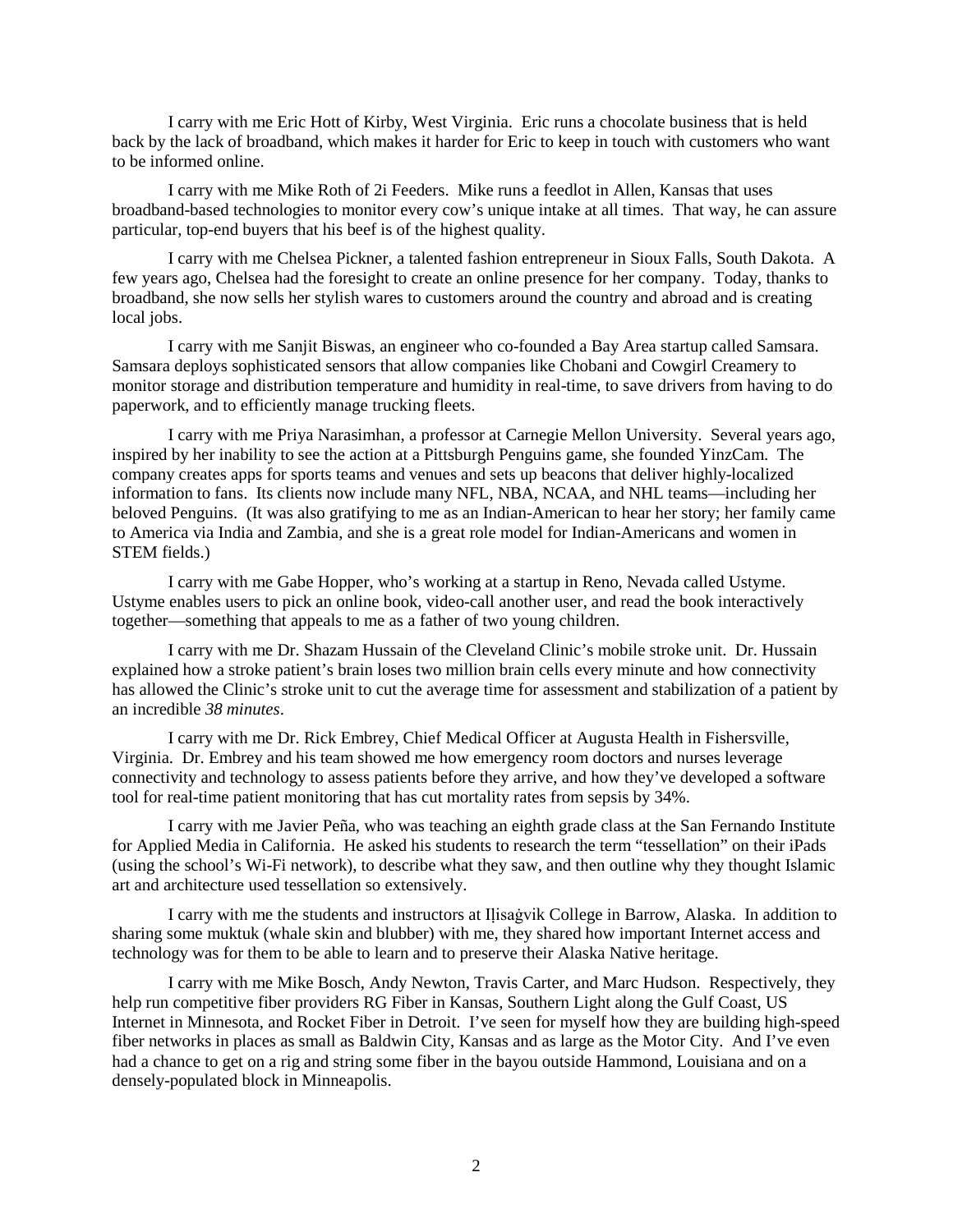I carry with me Gwynne Shotwell, who is literally a rocket scientist. At SpaceX, she and her team are pioneering commercial space exploration, including sending communications satellites into space and creating rockets that can be reused—a technical feat that was once thought impossible, a massive cost saving, and a portent of broadband innovation to come.

I carry with me Wayne Gilmore, who helps run KLKC 1540 AM and 93.5 FM. I grew up with this radio station, and can still hear former sports announcer and DJ Steve Lardy's voice calling the 1987 5A high school basketball championship game. Wayne and others are enabling a new generation of Parsonians to make their own lifelong connections with the station and town.

I carry with me Danny Thomas, the President and General Manager of KOAM-TV in Joplin, Missouri. I grew up with this TV station, among others, and came to value the work of dedicated journalists like Dowe Quick. Danny ensures that the station reflects the best traditions of broadcast localism, such as round-the-clock coverage and community service when the deadly EF-5 tornado hit town in 2011. Oh, and Dowe is still reporting the news!

I carry with me Pervis Parker, the general manager of WLOO, a television station in Jackson, Mississippi owned by Tougaloo College, a historically African-American college. Pervis told me that WLOO has upgraded to HD, produces its own content, carries programming created by and targeting African-Americans, and trains student-interns to become the next generation of minority broadcasters.

I carry with me Pat Gottsch. A native of small-town Nebraska, Pat created Rural Free Delivery Television, or RFD-TV—the country's first and only 24-hour, rural-focused television network. I've been on RFD-TV's set in Nashville, Tennessee, where reporter Janet Adkison kindly allowed me to interrupt the day's commodities reports in order to discuss my ideas for FCC-led rural development.

I carry with me Alex Algard and the team at Hiya, a Seattle-based company which helps tens of millions of consumers avoid unwanted robocalls and tracks the origin of these calls. And speaking of robocalls, I carry with me Florence Friedman of New York City. She wrote to me, calling robocalls "the wild west, an area of lawlessness. . . . Hopefully, you will put this high on your agenda. It really is disruptive to one's life. . . . We deserve peace and quiet—and yes, even security. Please do something!"

I carry with me Gallaudet University's Dr. Christian Vogler, Director of the Technology Access Program, Research Associate Paula Tucker, and Senior Research Engineer Norman Williams. They've done amazing work on real-time text, which helps people with disabilities communicate in a much more natural way using Internet Protocol-based technology.

I carry with me Ed Owens and Robby Moore, the mayors of South Boston, Virginia and Lobelville, Tennessee. Each explained how rural Internet access was critical to linking small-town residents with economic and educational opportunities.

I carry with me Captain Robert Johnson, a former officer at Lee Correctional Institution in Bishopville, South Carolina. I had the honor of meeting him at a forum hosted by then-Governor Nikki Haley. In 2010, a gunman kicked in the door of his home and shot him six times in the stomach and chest. Why? Inmates were upset that Captain Johnson repeatedly foiled their efforts to smuggle in contraband cellphones. Ironically, they used one to order the hit on him.

I carry with me Hank Hunt. In 2013, Hank's daughter, Kari, and her three children met her estranged husband in a Marshall, Texas hotel room. Her husband immediately began stabbing her. Kari's nine-year-old daughter, who had accompanied her, tried repeatedly to dial 911 from the room's telephone, but the number didn't go through—because she first had to dial "9." Hank couldn't save Kari's life, but he made it a mission to save others by pushing for direct access to 911. Legislation supported in this Committee bears Kari's name. And the FCC too has helped by urging hotels to update their systems to allow guests to immediately reach emergency personnel.